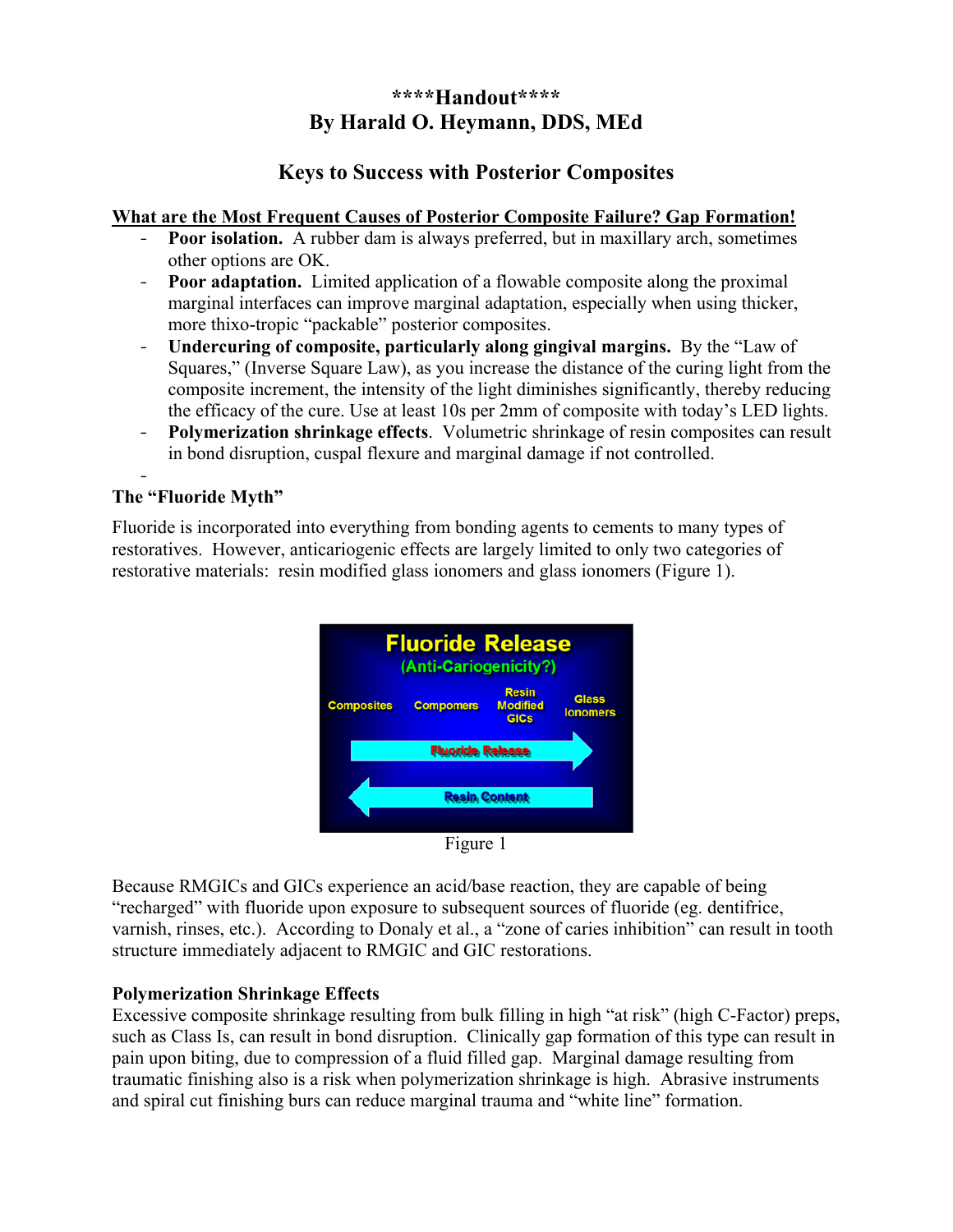### **What Can be Done to Deal with Adverse Effects from Polymerization Shrinkage?**

- Place a stress breaking liner (eg. Vitrebond by 3M ESPE).
- Use incremental additions, especially in Class I preps.
- Do not bulk fill, especially in Class I preps.
- Use "soft start" polymerization (eg. distance curing or "poor man's ramped cure") for curing the first increment along the pulpal floor.

#### **Light Curing**

Blue LED lights represent significant advantages over past quartz halogen and PAC light systems. Most are compact, rechargeable, cooler, quieter, exhibit almost unlimited bulb life and are highly efficient. Many excellent blue LED lights exist on the market today. Pay your money and take your choice!

#### **Bulk-Fill Flowable Bases**

Bulk-Fill flowable composite bases (eg. Surefil SDR by Caulk Dentsply) have a greater depth of cure due to a greater amount of photoinitiator, and they resist the effects of polymerization shrinkage owing to **their favorable elastic modulus**. However, DO NOT place bulk-fill flowables of this type in contact areas or areas subject to occlusal stress because of their relative lack of resistance to wear.

#### **How Can You Improve Flow of Posterior Composites and Thereby Reduce Voids and Improve Adaptation?**

*Heating of Composite-* Since composites are thermoplastic, heating them can facilitate their ability to flow. A technique developed by Drs. Tom Hilton and Jack Ferracane, University of Oregon, uses 11 gauge needle tubes (Centrix) filled with composite (Figure 2) and heated in a Calset Composite Warmer (Addent) to facilitate flow and insertion of the posterior composite material (Figure 3).



Figure 2 Figure 3

 *Vibration of Composite-* A very innovative concept that utilizes vibration of composite to facilitate insertion is seen in the SonicFill II & III systems by Kerr (Figure 4). Composite contained in unit dose tips is rendered to a flowable consistency through vibration from a sonic handpiece, improving adaptation of the composite to the cavity walls. Flow of the composite is increased by 87% through the incorporation of rheological modifiers, and depth of cure is enhanced through the use of a greater amount of photoinitiators.